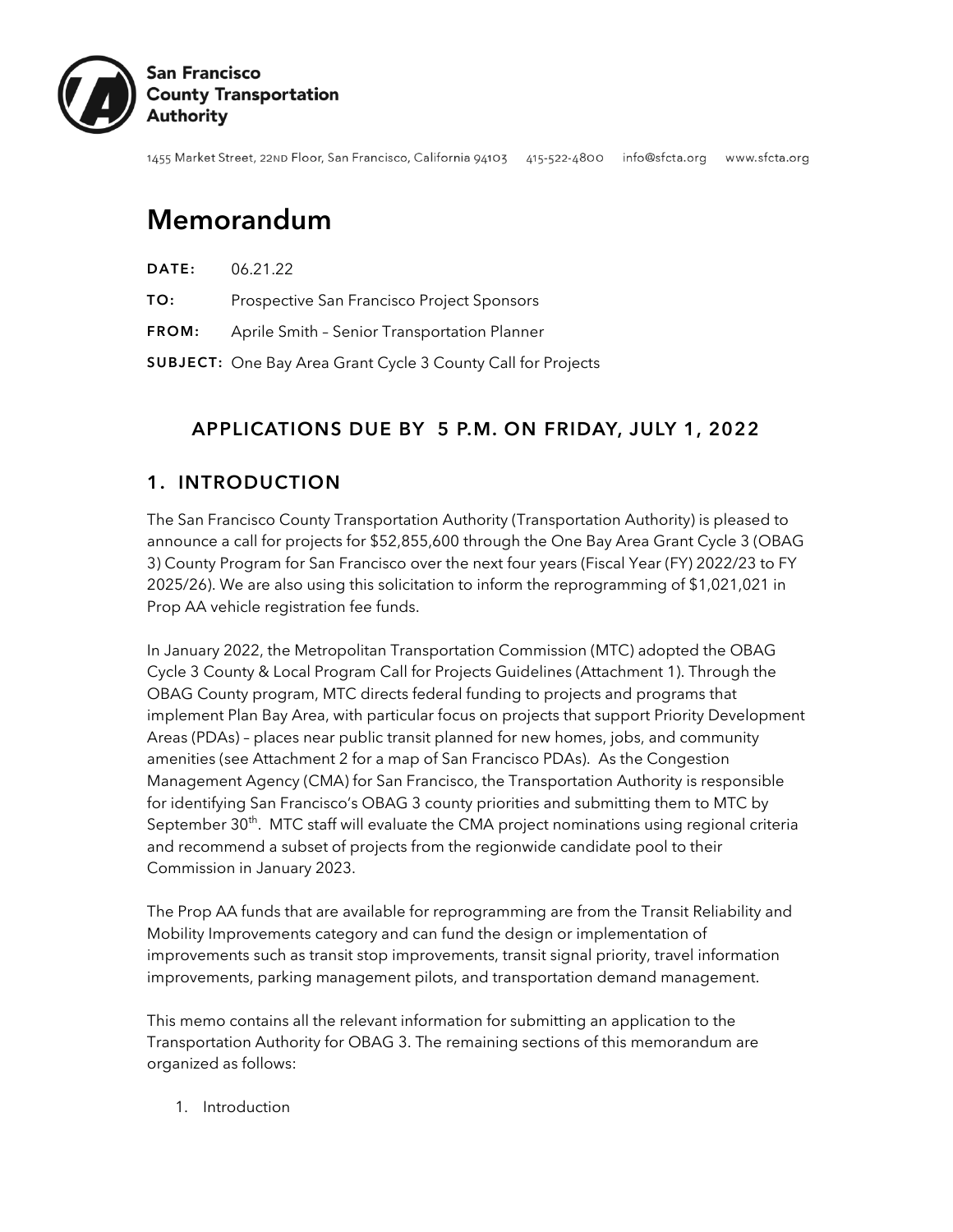

- 2. Call for Projects Schedule
- 3. Available Funds and Eligible Projects and Project Sponsors
- 4. Application Process
- 5. Screening and Prioritization Criteria
- 6. Monitoring and Support
- 7. For More Information

## 2. CALL FOR PROJECTS SCHEDULE

| May 10, 2022                 | Transportation Authority Board approves SF OBAG 3 Framework on its<br>first reading.                              |  |  |  |
|------------------------------|-------------------------------------------------------------------------------------------------------------------|--|--|--|
| May 12, 2022                 | Transportation Authority issues OBAG 3 Call for Projects                                                          |  |  |  |
| May 19, 2022<br>$10:30$ a.m. | Transportation Authority Technical Working Group Meeting<br>Workshop for potential applicants                     |  |  |  |
| May 24, 2022                 | Transportation Authority Board anticipated final approval of OBAG 3<br>County Framework                           |  |  |  |
| July 1, 2022<br>by 5 p.m.    | Applications due to the Transportation Authority                                                                  |  |  |  |
| August 18, 2022              | Transportation Authority Technical Working Group Meeting<br>Review draft OBAG 3 staff recommendation              |  |  |  |
| September 7, 2022            | Transportation Authority Community Advisory Committee - ACTION<br><b>OBAG 3 San Francisco Project Nominations</b> |  |  |  |
| September 13, 2022           | Transportation Authority Board - PRELIMINARY ACTION<br><b>OBAG 3 San Francisco Project Nominations</b>            |  |  |  |
| September 27, 2022           | Transportation Authority Board - FINAL ACTION<br><b>OBAG 3 San Francisco Project Nominations</b>                  |  |  |  |
| September 30, 2022           | Transportation Authority submits OBAG 3 San Francisco Project<br>Nominations to MTC for evaluation                |  |  |  |
| January 2023                 | MTC approves OBAG 3 projects and programs OBAG 3 funds                                                            |  |  |  |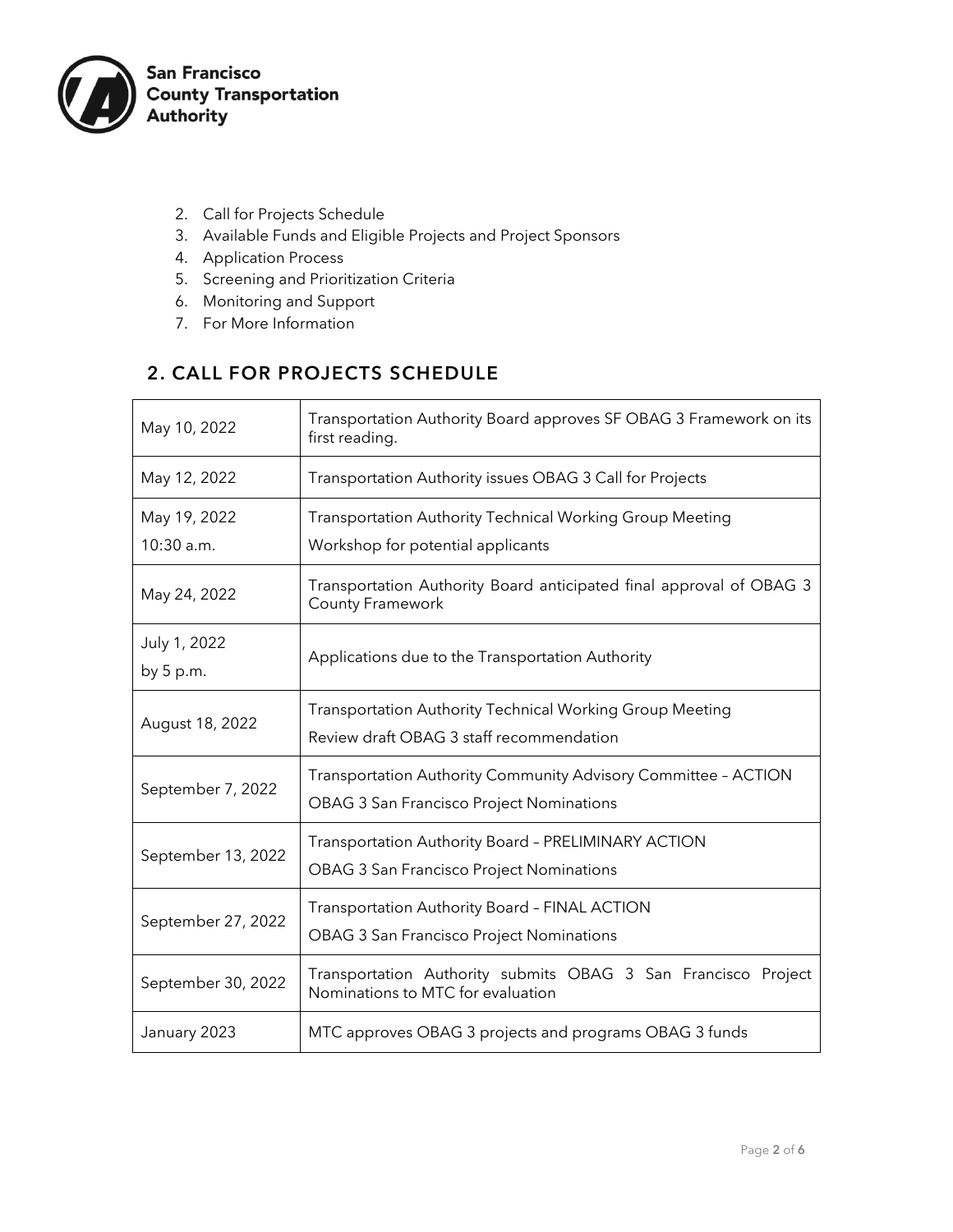

\*Transportation Authority Board and Community Advisory Committee meeting dates and materials are subject to change. Please visit http://www.sfcta.org/meetings for the most up to date information.

### 3. AVAILABLE FUNDS AND ELIGIBLE PROJECTS AND PROJECT SPONSORS

This section provides information on the \$52,855,600 in OBAG 3 and \$1,021,021 in Prop AA funds available through this call for projects.

OBAG 3. As part of the OBAG 3 County Program, MTC set nomination targets for each county based on a formula that considers population and housing (Regional Housing Need Allocation, production, and additional weight based on affordability). To ensure a sufficient pool of project nominations, MTC is soliciting nominations for 120% of the available funding capacity for the County Program. With a total of \$340 million available for programming regionwide, the nomination target for the nine Bay Area counties totals \$408 million. San Francisco's estimated share of the OBAG 3 County Program is 15.2% or \$62.138 million for our 120% target. Per San Francisco's OBAG 3 County Program Framework, we have \$52,855,600 in OBAG 3 funds available for the San Francisco call for projects as summarized in Table 1 below. The federal OBAG funds are available to program in FYs 2022/23 through 2025/26.

| <b>CMA Planning</b>                              | \$2,200,000  |
|--------------------------------------------------|--------------|
| Safe Routes to School Non-Infrastructure Program | \$7,082,400  |
| <b>Competitive Call for Projects</b>             | \$52,855,600 |
| Total Project Nomination Target (120%)           | \$62,138,000 |

| Table 1. San Francisco OBAG 3 County Program Funding Framework Distribution |  |  |
|-----------------------------------------------------------------------------|--|--|
|                                                                             |  |  |

The OBAG 3 County Program is funded with federal Surface Transportation Program and Congestion Mitigation and Air Quality Improvement Program funds, which will be assigned to specific projects by MTC as part of their project selection process. The funds may be programmed in FY 2022/23 to FY 2025/26, conditioned upon the availability of federal apportionment and obligation authority. We will work with MTC and project sponsors to match the most fitting sources with selected projects and will keep project sponsors updated of any changes in federal funding availability.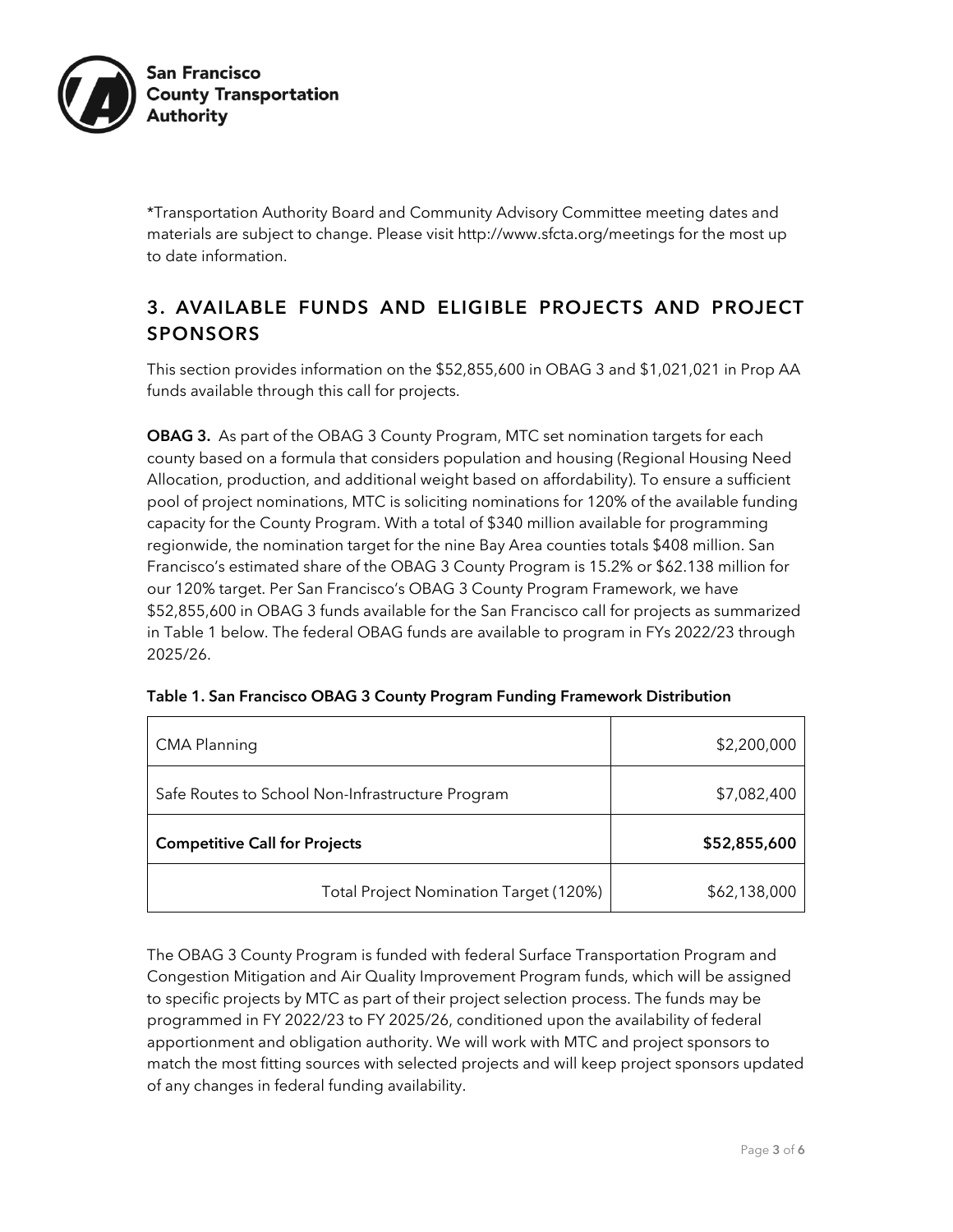

For OBAG 3 County Program, the minimum grant amount is \$500,000 and there is no maximum grant amount beyond that which fits within the funds available. The local match is 11.47% in committed or programmed funds for the requested phase. For capital projects, sponsors may demonstrate fully funding the pre-construction phases (e.g. project development, environmental or design) with local funds and claim toll credits in lieu of a match for the construction phase. Once programmed in the federal Transportation Improvement Program (TIP), the funds must be obligated by FHWA or transferred to the Federal Transit Administration within the federal fiscal year the funds are programmed in the TIP. All OBAG 3 funds must be obligated no later than January 31, 2027.

Bay Area cities, counties, transit agencies, federally-recognized Tribal governments, and CMAs are eligible to apply (see Attachment 1 for additional sponsor requirements). Eligible project types include but are not limited to transit expansion, reliability, and access improvements; safety, streetscape, and complete streets improvements; transportation demand management programs including education and outreach, and mobility hub planning and implementation; Safe Routes to School capital and non-infrastructure programs; and PDA planning and implementation.

**Prop AA.** We will use the OBAG 3 call for projects to inform our recommendation for how to use \$1,021,021 in FY 2021/22 Prop AA Transit category funds that we are recommending to be reprogrammed from the SFMTA's Transit Stop Signage Enhancement Program - Phase 2 project consistent with Prop AAs timely use of funds policies. In July 2020, the Board approved \$1,043,898 for Phase 1 of the project, which has experienced delays due to the COVID pandemic, project management staffing, and a backlog at the SFMTA's sign shop. Prop AA has strict timely-use-of-funds requirements to help avoid situations where funds sit unused for prolonged periods of time given Prop AA's focus on delivering tangible benefits in the short term. Any project programmed within the Prop AA Strategic Plan that does not request allocation of funds in the year of programming may, at the discretion of the Transportation Authority Board, have its funding deobligated and reprogrammed to other projects through a competitive call for Prop AA projects. Given the delays on Phase 1, staff are recommending that we reprogram Phase 2 funds to an eligible transit project with nearterm funding needs, to be identified through the OBAG 3 call for projects.

#### 4. APPLICATION PROCESS

To apply, please submit an electronic version of the OBAG 3 application form (Attachment 3) and associated attachments in the original format (e.g. MS Word or Excel), as well as one PDF of the entire application, and a completed **MTC Complete Streets** [Checklist](https://mtc.ca.gov/sites/default/files/documents/2022-05/Complete-Streets-Checklist-05-12-2022.pdf) (Attachment 4) via email to obag@sfcta.org by 5 p.m. on July 1, 2022. Every project must have its own application. If a sponsor submits more than one application, please indicate project priority order in the project applications. See MTC's Complete [Streets website](https://mtc.ca.gov/planning/transportation/complete-streets) for more information on the checklist.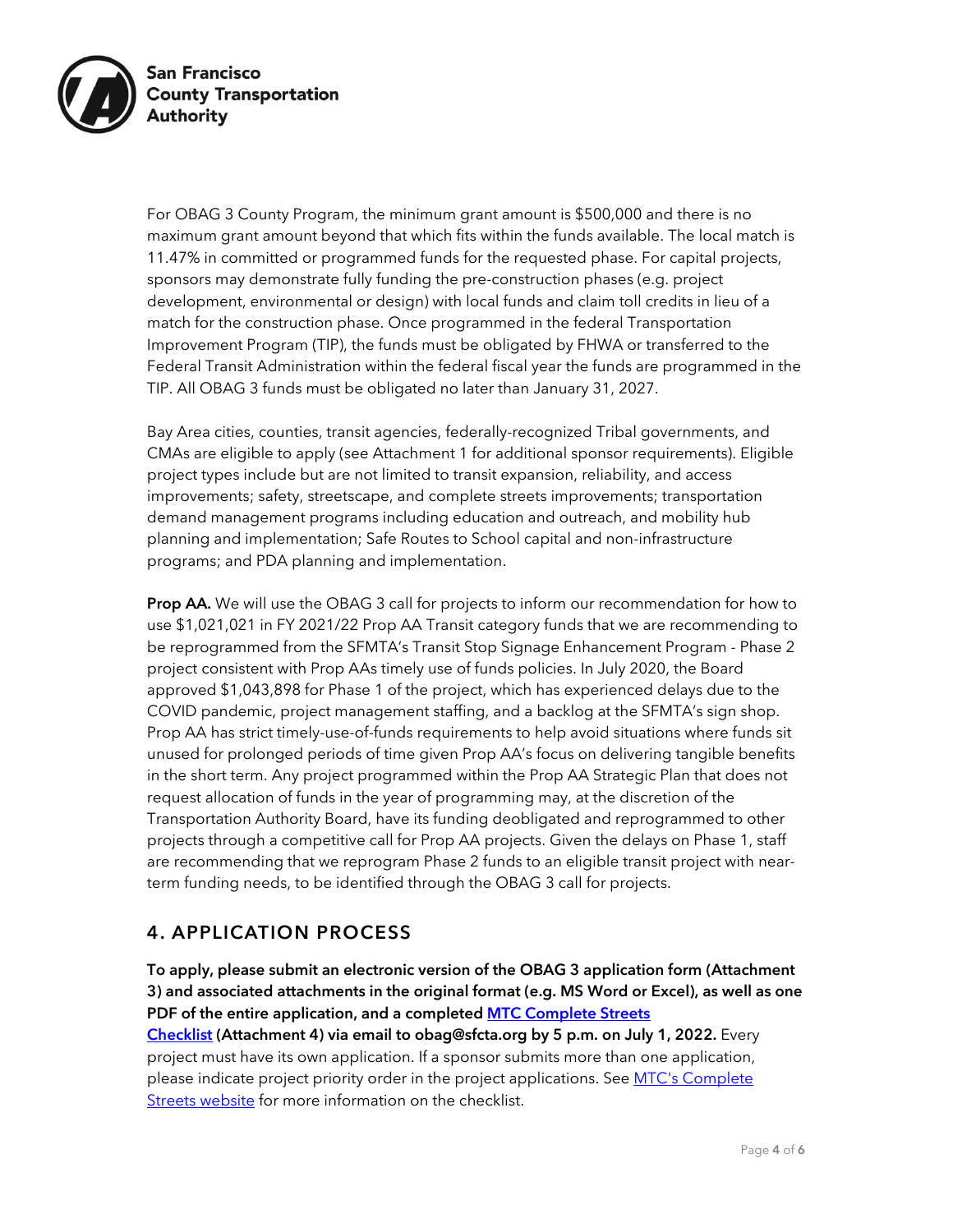

All resources required to complete the application will be available on the Transportation Authority's website at [https://www.sfcta.org/obag3.](https://www.sfcta.org/obag3) This includes links to resources and guidance. Please let Transportation Authority staff know immediately if you have any issues accessing the resources or completing the application.

#### 5. SCREENING AND PRIORITIZATION CRITERIA

Attachment 5 includes the project screening and prioritization criteria that we will use to determine San Francisco's OBAG 3 project nominations. MTC requires CMAs to use its established screening and prioritization criteria but allows us to add criteria to prioritize projects based on the needs within our county. The county nominated projects will go into the regionwide pool for evaluation and prioritization by MTC, making it important that San Francisco submit competitive projects.

Transportation Authority (CMA) Prioritization. San Francisco's evaluation criteria described in Attachment 5 take into consideration the need to position San Francisco projects to score well regionally since MTC will ultimately select projects from the regional pool of CMAnominated projects.

Given the challenge of meeting the timely use of funds requirements on these federal OBAG funds and MTC's emphasis on deliverability, we will give strong consideration to project readiness when selecting projects. For more detail on the timely use of funds requirements, including deadlines for sponsors to receive federal authorization to spend the funds, please refer to MTC's Regional Project Delivery Policy Guidance (Attachment 6). In general, the more criteria a project satisfies and the better it meets them, the higher a project will be ranked within the San Francisco project nomination list.

MTC (Regional) Prioritization. MTC's project evaluation includes up to 75 points for CMA prioritization, 15 points for regional impact, and 10 points for deliverability, and projects that are eligible for federal air quality improvement funds can receive up to 10 points.

#### 6. MONITORING AND SUPPORT

As CMA, the Transportation Authority is responsible for ensuring that projects are delivered in a timely manner, that the projects remain consistent with the original purpose and general scope approved by the Board and MTC, and that no OBAG funds are lost to San Francisco or the region. As such, sponsor agencies awarded OBAG 3 funds will be required to provide regular updates to Transportation Authority staff on project status and activities, and any issues that may affect project delivery and costs. We expect these updates in a timely manner but no less frequently than quarterly via the Transportation Authority's online grant portal, available a[t https://portal.sfcta.org/.](https://portal.sfcta.org/) Ongoing communication enables Transportation